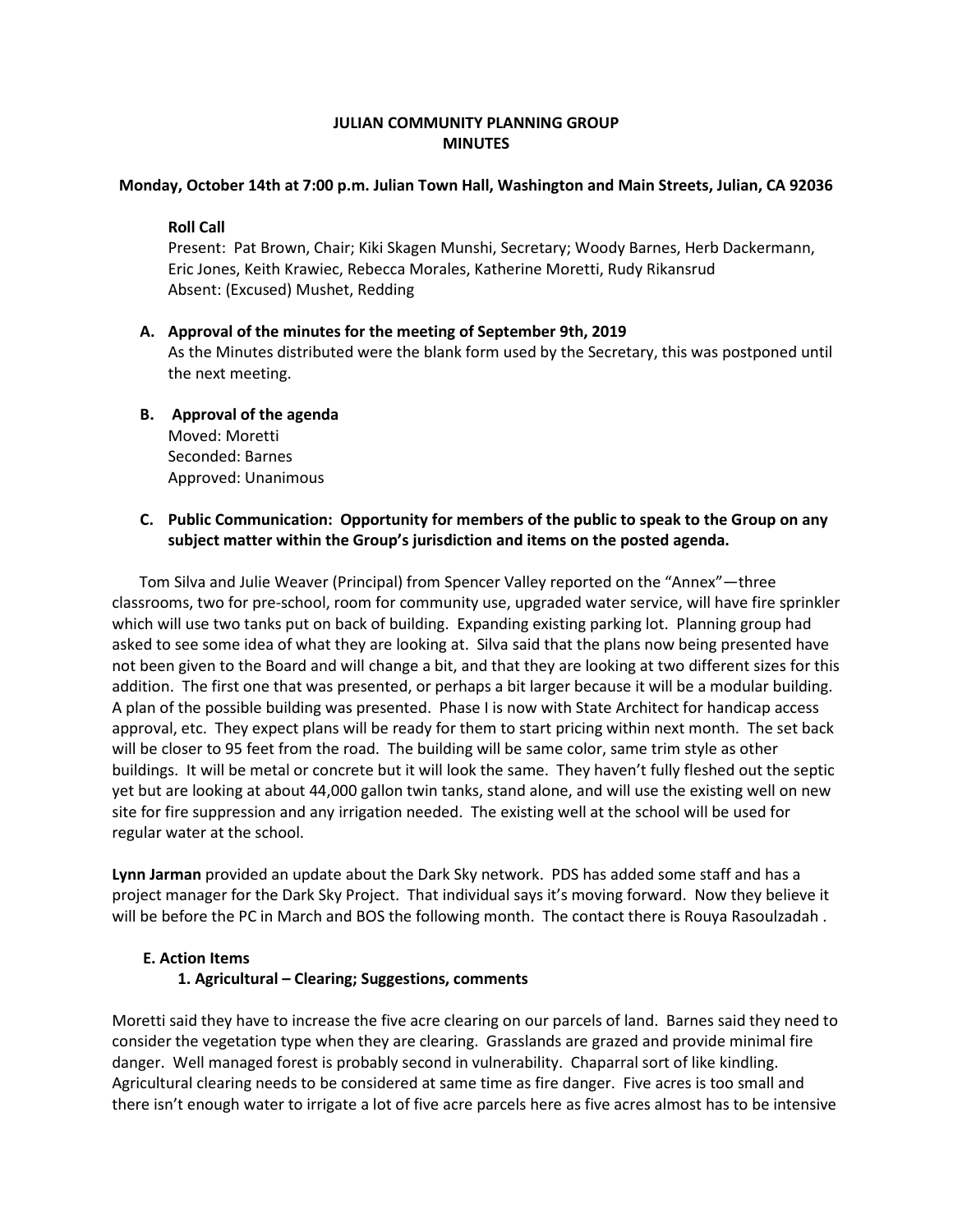agriculture. You can't run cattle or sheep on such an area. Clearing chaparral can have a beneficial effect on fires but won't have much effect for agriculture. Trees also need to have brush around them removed. Also, clearing is an ongoing enterprise.

 Munshi moved that we collate information that we could send to County and Munshi will also put it together to reflect the sense of the Board.

Rikansrud seconded.

Approved: Unanimous

# **2. Cell Tower; APN 291-041-05-00; Julian / Monopine / Bowman (Debra DePratti Gardner, DePratti Incorporated)**

Deborah DePratti Gardner presented plans to renew an existing COP for Pine cell tower. She is the company and ATT and TMobile are the tenants. Tree located at 2241 State Highway 78, on the hill to the south of Julian town. Right now it looks terrible. The use permit for ten years, expired in June, Crown Castle owns it—they are an asset acquisition company. Crown Castle is making an application for permit renewal, a ten year major use permit. It's a Tier 4 MUP—they are proposing to relimb the tree. All the limbs will be pulled off and replaced. The carrier will be required to maintain it. No increase in equipment.

 Brown noted that the access as shown on the map was incorrect, that there was no legal access through that road and that the map has to be redone. He added that the Architectural Review Board had approved it.

 Moretti moved we approve the renewal of the cell tower Barnes seconded. Approved: Unanimous

### **F. Group Business**

#### **1. Announcements and correspondence received**

 General plan clean up—nothing affects Julian. Nearest thing is in Santa Ysabel, across the street from Mesa Grande road. It's added to the Open Space Conservation.

Open meeting on County Budget October 21.

Chair meeting is Saturday after our next meeting

#### **2. Discussion items**

#### **a. Caltrans – Julian to Ramona**

Moretti said there was a new sign announcing a turnout.

#### **b. 2nd Street**

Morales reported that have been surveyors looking at 2nd Street.

### **c. Julian Septic Plant**

Nothing to report

### **3. Subcommittee reports**

None

### **4. Meeting updates**

 **a. BOS and PC Hearings** 

 **b. Future Group Meeting Dates (November 11th, 2019)**